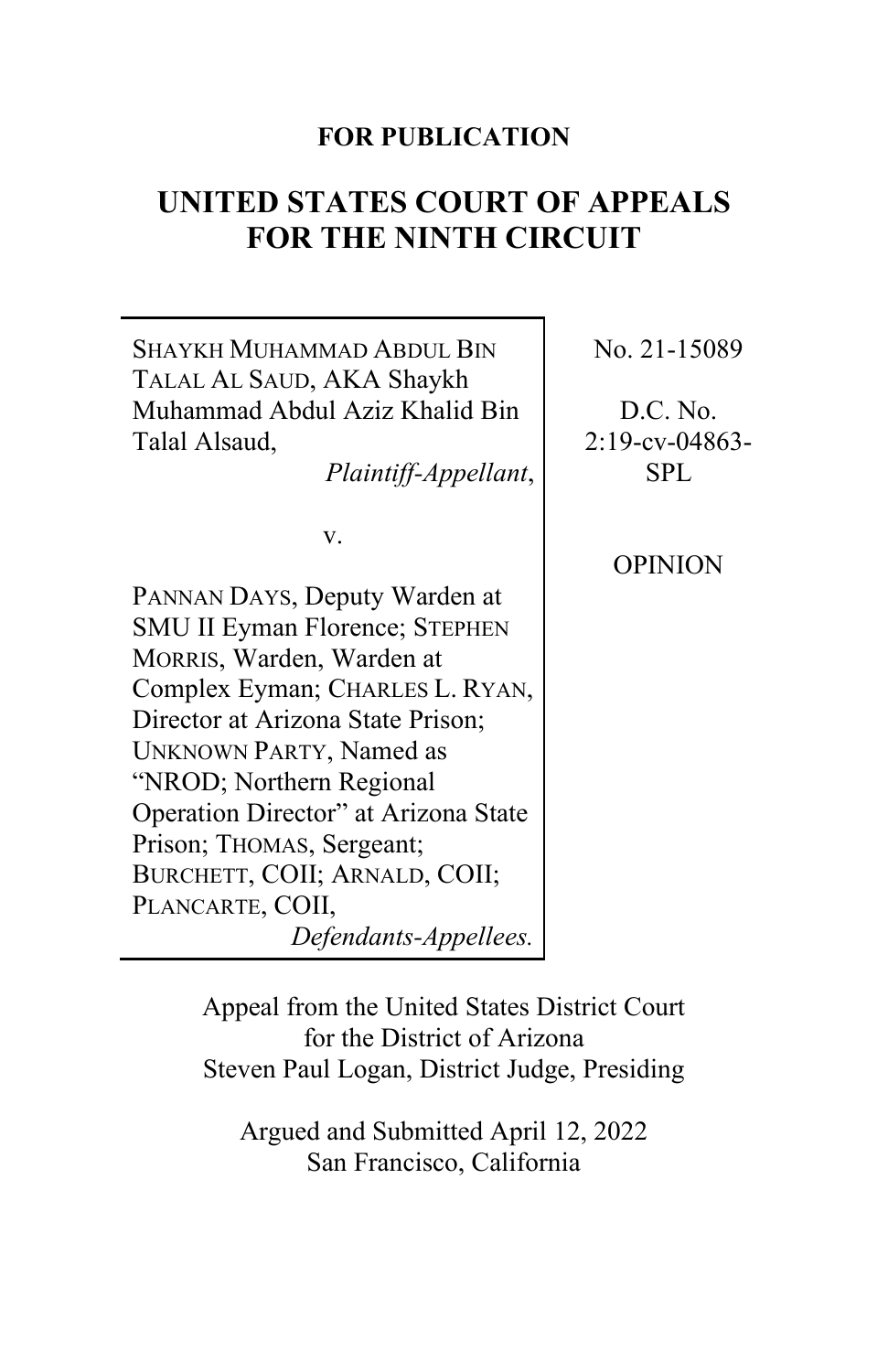Filed June 8, 2022

# Before: RICHARD R. CLIFTON and MILAN D. SMITH, JR., Circuit Judges, and CHRISTINA REISS,**[\\*](#page-1-0)** District Judge.

Opinion by Judge Milan D. Smith, Jr.

#### **SUMMARY[\\*\\*](#page-1-1)**

#### **Prisoner Civil Rights**

The panel affirmed the district court's judgment on the pleadings in an action brought by Shaykh Muhammad Al Saud, a Muslim inmate who alleged that he is unable to pray five times a day, as the Qur'an requires, because he is housed with people who harass him as he prays; and who had asked the prison to accommodate his religious practice by housing him exclusively with other prisoners based on their religious beliefs and practices.

Al Saud brought suit pursuant to the Religious Land Use and Institutionalized Persons Act (RLUIPA), 42 U.S.C. § 2000cc *et seq.*, the Free Exercise Clause of the First Amendment, and Arizona state law.

<span id="page-1-0"></span>**<sup>\*</sup>** The Honorable Christina Reiss, United States District Judge for the District of Vermont, sitting by designation.

<span id="page-1-1"></span>**<sup>\*\*</sup>** This summary constitutes no part of the opinion of the court. It has been prepared by court staff for the convenience of the reader.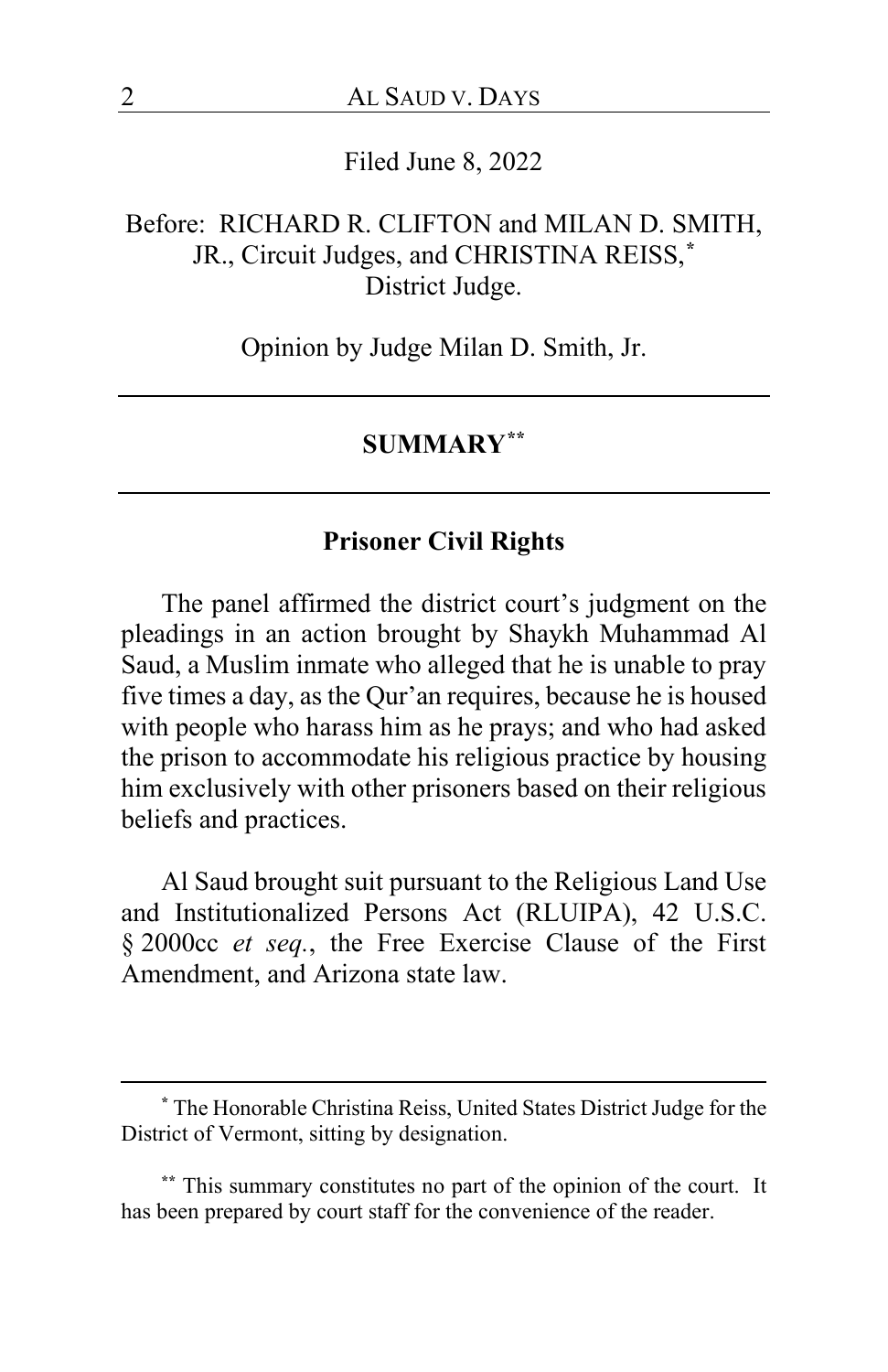The panel held that Al Saud's RLUIPA claim failed because denying his request to be housed only with Muslims was the least restrictive means of furthering a compelling governmental interest. The panel concluded that the outcome of this case was largely controlled by *Walker v. Beard*, 789 F.3d 1125 (9th Cir. 2015), which held that a prison could deny a prisoner's religious accommodation when he sought to be housed with only white people. Because both race and religion are suspect classes, the likelihood that equal protection liability would flow from housing prisoners based on religion was substantially identical to the likelihood of liability for housing prisoners based on race and, therefore, was sufficient to serve as a compelling interest. Defendants had no alternative but to deny Al Saud's request because he requested only one thing: to be housed exclusively with Muslims.

The panel held that defendants did not violate Al Saud's First Amendment free exercise rights because denying Al Saud's request was also reasonably related to a legitimate penological interest—avoiding the potential legal liability of housing inmates based on their religious beliefs and practices. Denying the request was rationally related to avoiding liability because by denying Al Saud's requested accommodation, the Arizona Department of Corrections Rehabilitation and Reentry completely eliminated its risk of litigation from other prisoners based on that claim.

#### **COUNSEL**

William Fernholz (argued) and Susan Yorke, Supervising Attorneys; Chelsea Bray (argued) and Reginaldo Valdez (argued), Certified Law Students; Ninth Circuit Practicum, Berkeley, California; for Plaintiff-Appellant.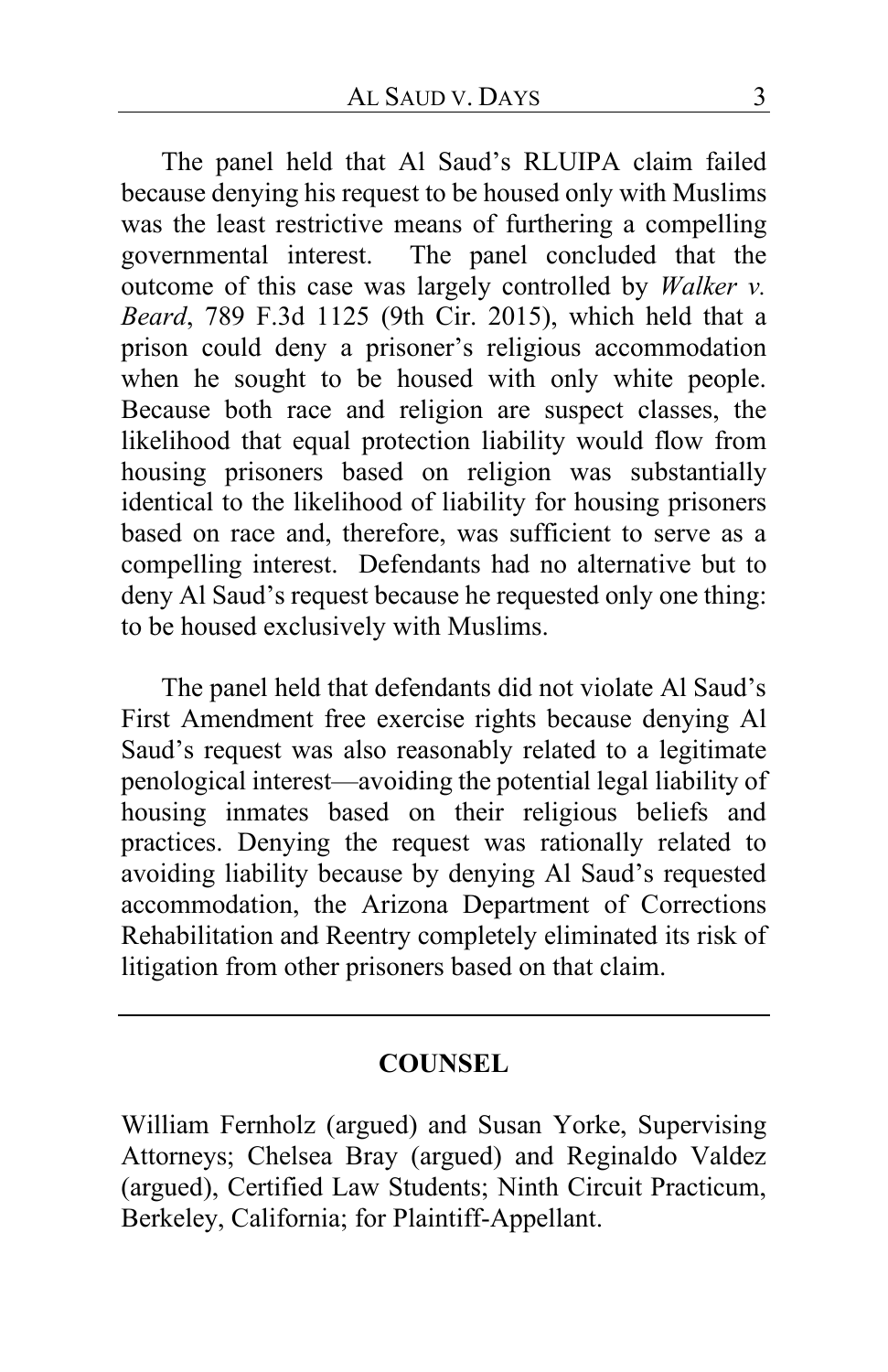Daniel P. Schaack (argued), Assistant Attorney General; Mark Brnovich, Attorney General; Office of the Attorney General, Phoenix, Arizona; Michael E. Gottfried and Jason D. Corley, Assistant Attorneys General; Office of the Attorney General, Tucson, Arizona; for Defendants-Appellees.

#### **OPINION**

M. SMITH, Circuit Judge:

Shaykh Muhammad Al Saud is Muslim, and is incarcerated at the Arizona State Prison Complex-Eyman. He claims that he is unable to pray five times a day, as the Qur'an requires, because he is housed with people who harass him as he prays. He alleges that his faith requires that he live only with other Muslims. He asked the prison to accommodate his religious practice by housing him exclusively with other Muslims. In order to do so, the prison would have to classify and house other prisoners based on their religious beliefs and practices. The Arizona Department of Corrections Rehabilitation and Reentry (ADCRR) did not respond to Al Saud's request.

Al Saud brought suit against the ADCRR and prison officials pursuant to the Religious Land Use and Institutionalized Persons Act (RLUIPA), 42 U.S.C. § 2000cc *et seq.*, the Free Exercise Clause of the First Amendment, and Ariz. Rev. Stat. § 41-1493.01. The district court issued a judgment on the pleadings for defendants, concluding that the infringement on Al Saud's religious practice was justified because the state's action was narrowly tailored to address the compelling interest of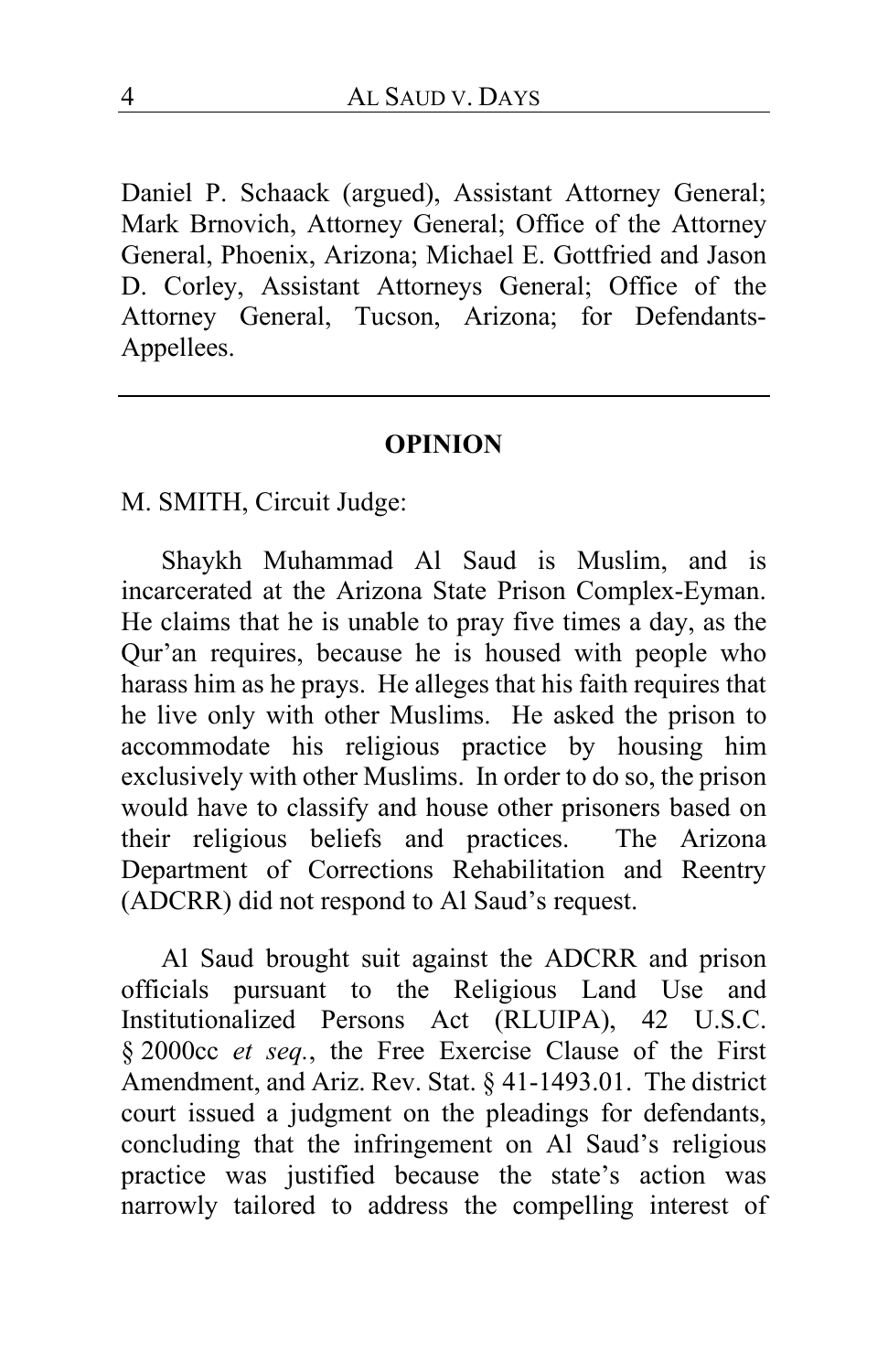avoiding equal protection liability for classifying other prisoners based on their religion.

We conclude that the outcome of this case is largely controlled by *Walker v. Beard*, 789 F.3d 1125 (9th Cir. 2015), in which we held that a prison could deny a prisoner's religious accommodation when he sought to be housed with only white people. We affirm the district court.

#### **FACTUAL AND PROCEDURAL BACKGROUND**

Although Al Saud is now represented by pro bono counsel, he handwrote his complaint. He alleges that his sincerely held religious beliefs require that he "be housed with [his] own Muslim believers in [their] faith." He claims to be housed with:

> racists Nazi and Racist Chicanos which violates the sacredness of my 5 daily salats = prayers and cleanlynest of area of prayer and my faith demands all believers to associate with our own believers an not associate with anyone thats unclean and hostile towards our Islamic faith and these racist Chicanos and White Nazi supremacy inmates all process hatred towards Muslims.

(Misspellings in original).He alleges that "Infidels cause the prayer area an house be unclean an not pure with their evil hate and practise that goes against Allah" and that these "racist hateful inmates [have] displayed very hostile behavior towards Muslims." (Misspellings in original).He claims an injury of "sleepless nights and effect of my prayers due uncleanlynest of present infidel . . . One don't feel really connected with Allah like I do with other Muslim cellmates."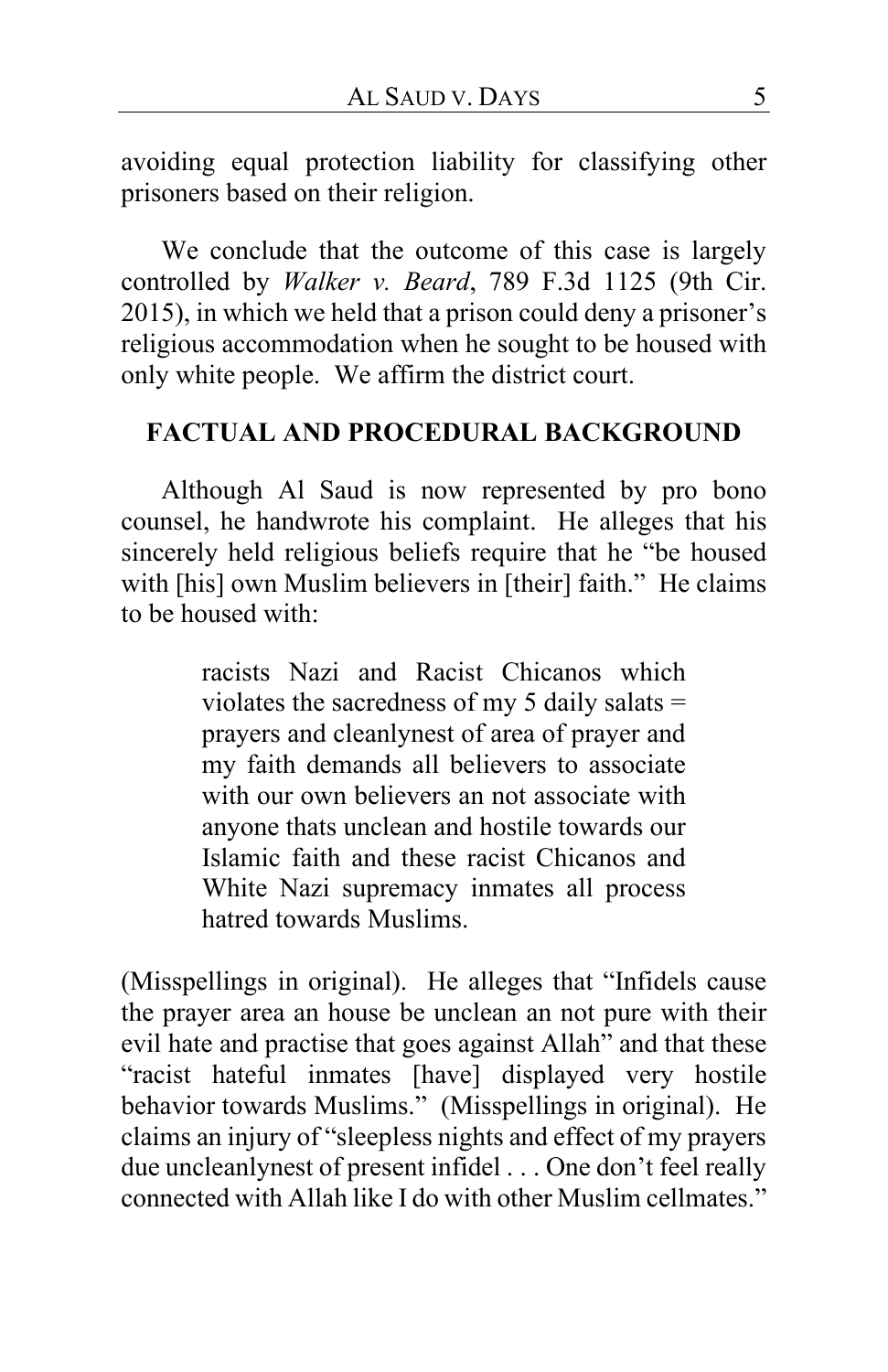(Misspellings in original). He does not allege that he has been physically harmed or is in any physical danger.

Al Saud filed a grievance with the prison, requesting to be housed only with other Muslims. Defendants never responded. Al Saud alleges that the state had no penological reason for not housing him with other Muslims.

The district court required defendants to answer the complaint, and defendants moved for judgment on the pleadings. The district court granted judgment on the The district court granted judgment on the pleadings for the defendants. Al Saud timely filed this appeal.

#### **JURISDICTION AND STANDARD OF REVIEW**

We have jurisdiction pursuant to 28 U.S.C. § 1291. We review a decision on a motion for judgment on the pleadings de novo. *Daewoo Elecs. Am. Inc. v. Opta Corp.*, 875 F.3d 1241, 1246 (9th Cir. 2017). We view the allegations in the complaint as true and in the light most favorable to the plaintiff. *Fleming v. Pickard*, 581 F.3d 922, 925 (9th Cir. 2009).We also liberally construe pro se pleadings. *Thomas v. Ponder*, 611 F.3d 1144, 1150 (9th Cir. 2010).

#### **ANALYSIS**

#### **I. RLUIPA Claim**

RLUIPA protects "institutionalized persons who are unable freely to attend to their religious needs and are therefore dependent on the government's permission and accommodation for exercise of their religion." *Cutter v. Wilkinson*, 544 U.S. 709, 721 (2005). The statute provides that "[n]o government shall impose a substantial burden on the religious exercise of a person residing in or confined to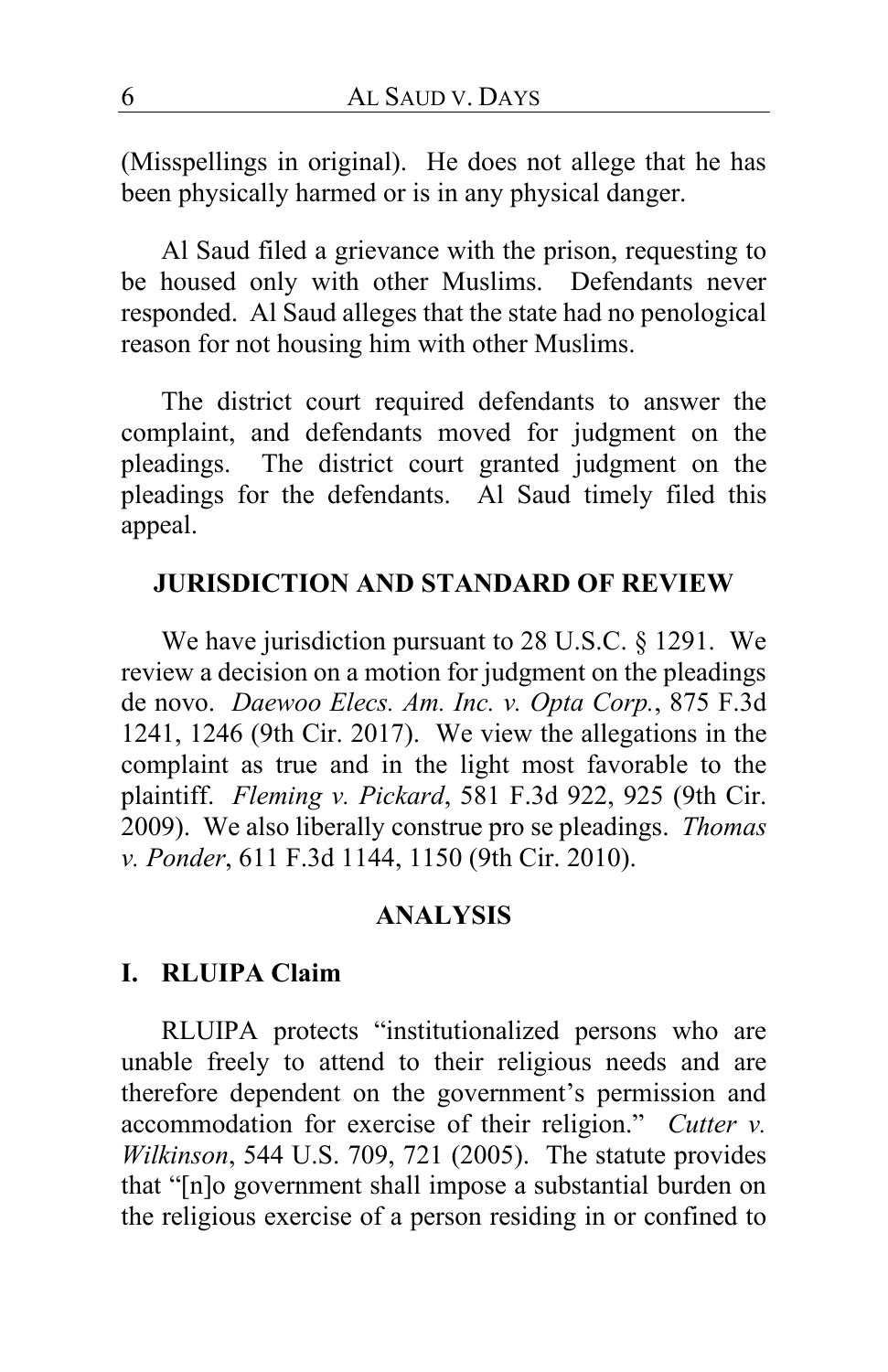an institution . . . even if the burden results from a rule of general applicability," unless the government shows that the burden is "in furtherance of a compelling governmental interest" and "is the least restrictive means of furthering that compelling governmental interest." 42 U.S.C. § 2000cc-1(a). In other words, "[t]o state a claim under RLUIPA, a prisoner must show that: (1) he takes part in a 'religious exercise,' and (2) the State's actions have substantially burdened that exercise. If the prisoner satisfies those elements, then the State must prove its actions were the least restrictive means of furthering a compelling governmental interest." *Walker*, 789 F.3d at 1134 (internal citation omitted). The second half of this inquiry is analogous to strict scrutiny. *Id.* at 1136. Only injunctive relief, not monetary damages, is available pursuant to RLUIPA, and the claim must be against defendants in their official capacities. *Sossamon v. Texas*, 563 U.S. 277, 287–88 (2011).

The parties agree that Al Saud's request concerns a religious exercise and that the state's actions substantially burden that exercise. The issue before us, then, is whether defendants' conduct is the least restrictive means of furthering a compelling governmental interest.

# **a. Compelling Interest**

Defendants contend that they have a compelling interest in avoiding the equal protection liability that comes with classifying and housing prisoners based on their religious beliefs and practices. In order to house Al Saud with only Muslims, defendants would necessarily have to classify and house other prisoners based on their religious beliefs and practices. The Equal Protection Clause prohibits the The Equal Protection Clause prohibits the government from classifying people based on suspect classes, unless the classification is narrowly tailored to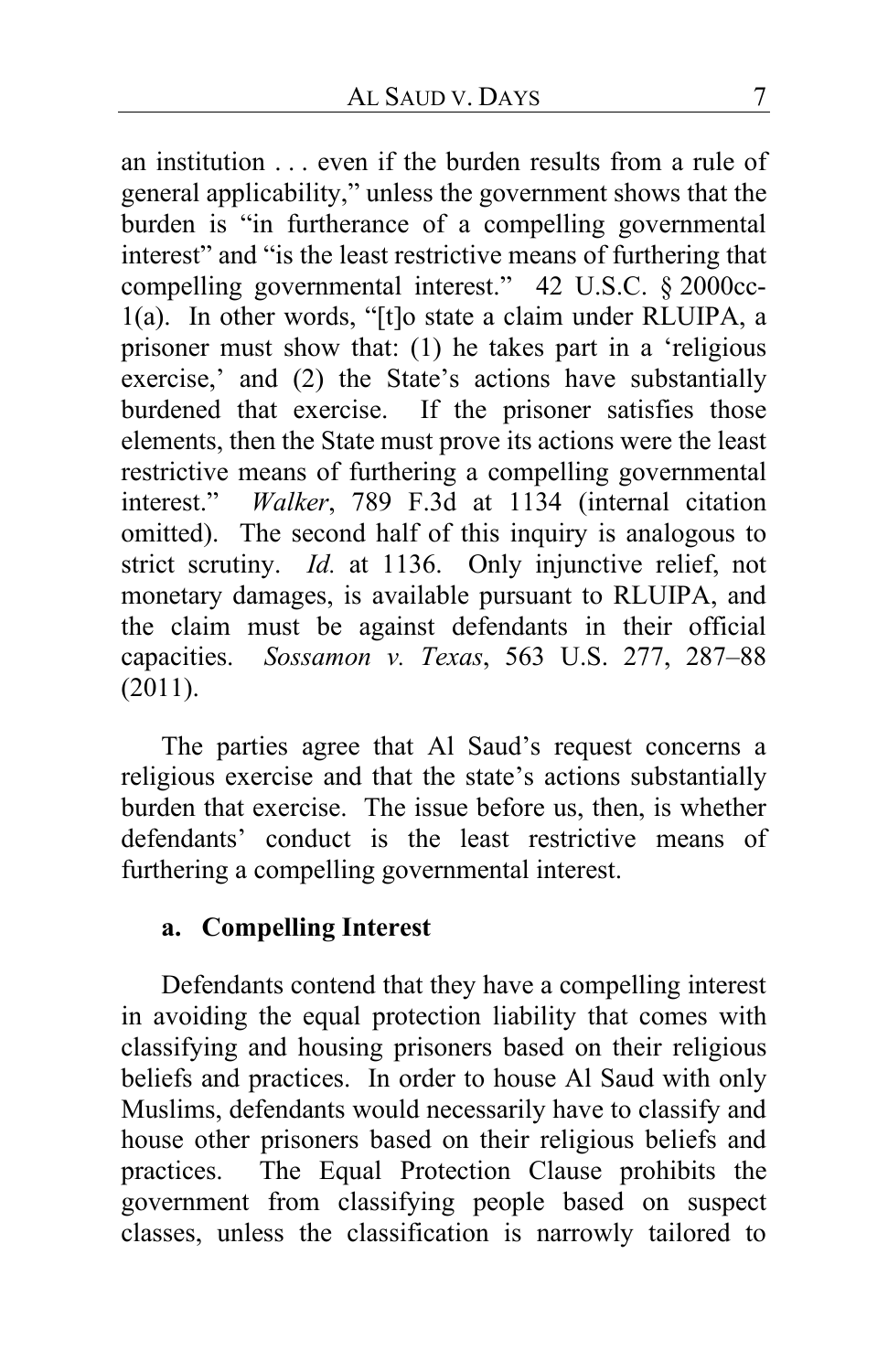satisfy a compelling governmental interest (i.e., the government's action passes strict scrutiny). *See Kadrmas v. Dickinson Pub. Sch.*, 487 U.S. 450, 457–58 (1988). Religion is a suspect class. *See City of New Orleans v. Dukes*, 427 U.S. 297, 303 (1976). Accordingly, housing prisoners based on their religious beliefs and practices would result in classifying them based on membership in a suspect class, and would violate the Equal Protection Clause unless the classification satisfies strict scrutiny.

Applying those principles to this case, we need to determine if the state has a compelling interest in classifying prisoners based on their religious beliefs and practices. Were the state to so classify prisoners, it would be doing so to accommodate Al Saud's religious beliefs and practices. The compelling interest justifying the classification, therefore, would be to avoid RLUIPA liability for refusing to accommodate Al Saud's religious practice. But is avoiding RLUIPA liability a compelling interest? It could be, if there actually is RLUIPA liability in refusing to house Al Saud with exclusively Muslims because that refusal is not narrowly tailored to a compelling interest.

These considerations lead us back to the question with which we began. The analysis is circular. To know if there is a RLUIPA violation, we must know if avoiding equal protection liability is a valid compelling interest, but in order for us to know if avoiding equal protection liability is a valid compelling interest, we must know if avoiding RLUIPA liability is a valid compelling interest.

Fortunately, there is an offramp. Defendants are correct that complying with the Constitution, and statutes, can be a compelling state interest. *See Widmar v. Vincent*, 454 U.S. 263, 275 (1981); *Walker*, 789 F.3d at 1136. "Our precedents, however, are less clear on how certain a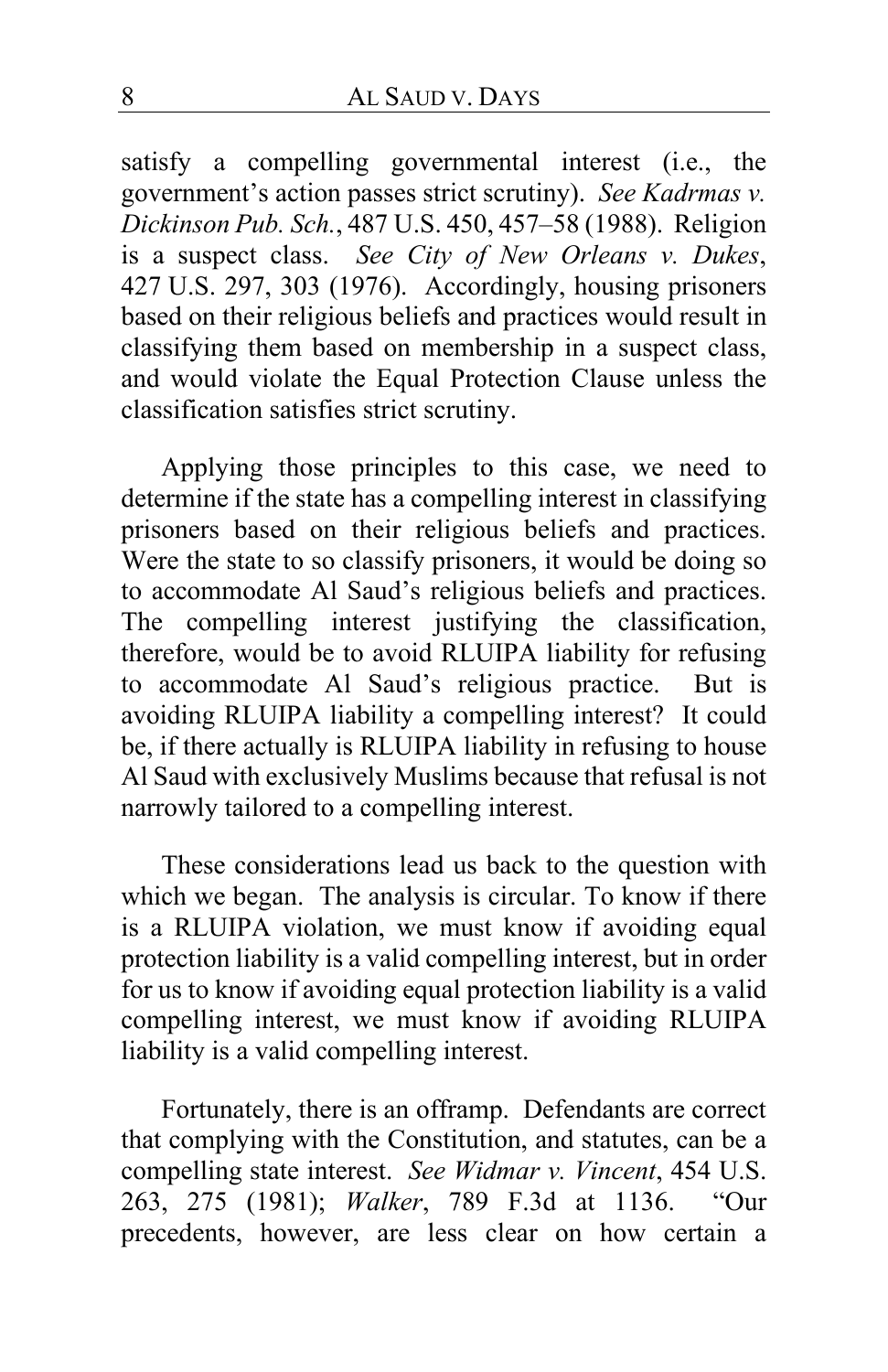constitutional violation must be to justify actions aimed at avoiding a potential breach." *Walker*, 789 F.3d at 1136. Al Saud argues that the risk of violating the Equal Protection Clause here is too speculative to be a compelling interest. The circularity in the equal protection analysis reveals that the risk of a violation is at least somewhat speculative. Defendants, on the other hand, rely on *Walker v. Beard*, 789 F.3d 1125 (9th Cir. 2015), a case also decided on the pleadings, to argue that the potential equal protection violation is sufficiently concrete to be a compelling interest. That case also examined RLUIPA and Free Exercise Clause claims when a white California prisoner challenged being housed with people who are not white based on religious grounds. We held that the California prison's interest in avoiding liability for potential equal protection claims for housing prisoners based on race justified not accommodating the plaintiff and the infringement on his religious liberty.

*Walker* controls the outcome in this case. In *Walker,* we noted that we need not determine the "exact probability of constitutional harm necessary to give the State a compelling interest." 789 F.3d at 1137. Avoiding equal protection liability was a compelling interest because the state showed "more than merely a good faith belief that exempting Walker would be constitutionally suspect." *Id.* The court decided that "the State has shown a sufficient likelihood of liability to give it a compelling interest in refusing Walker's request for an exemption." *Id.* We did not evaluate whether accommodating a religious practice is itself a compelling interest justifying racial segregation, but rather made "no conclusive determination as to the constitutional effect of racially-based exemptions from the Housing Policy." *Id.*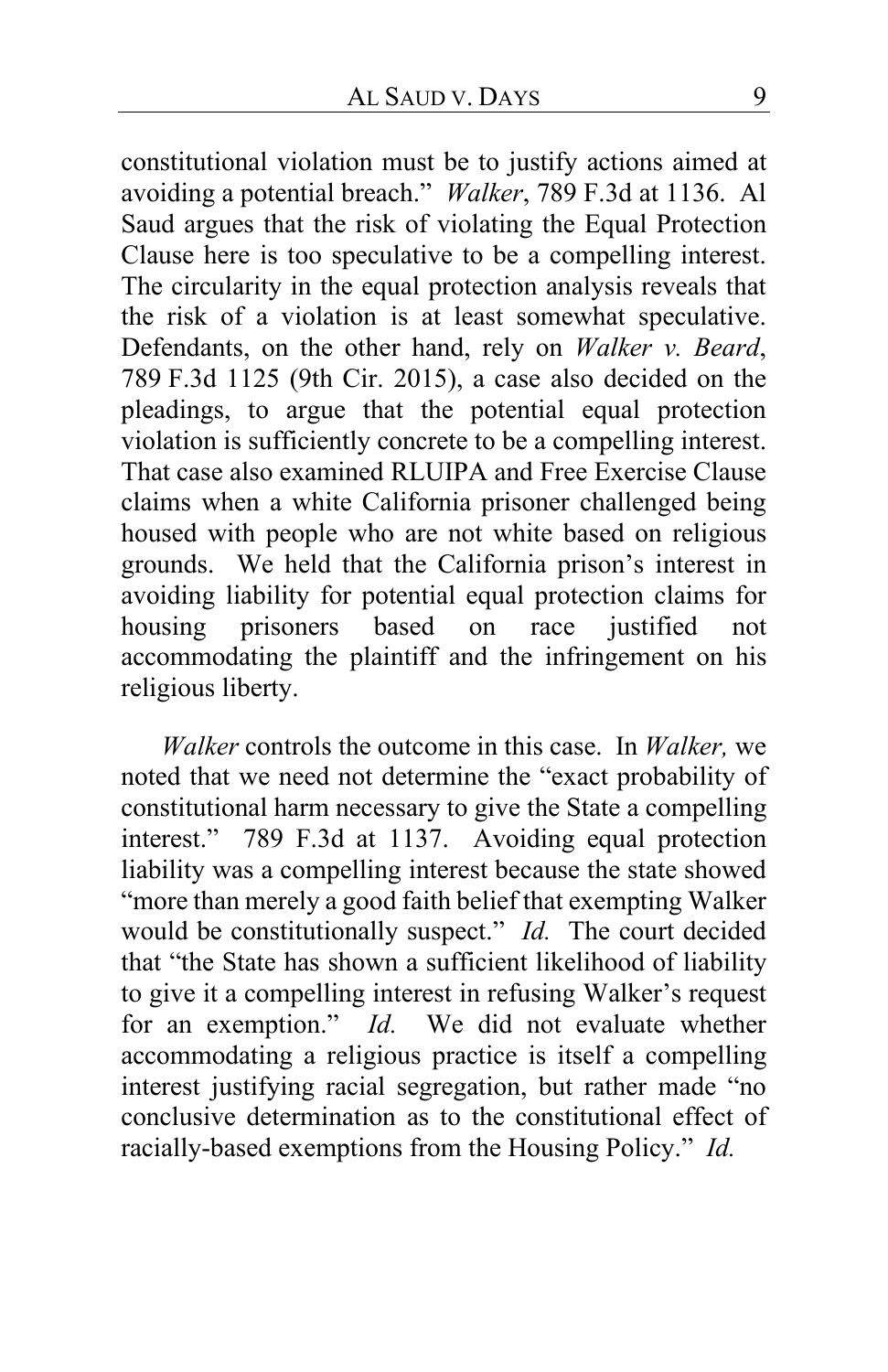Likewise, we do not need to conclusively decide here if housing prisoners based on religion would lead to an equal protection violation. We need only decide if there is "more than merely a good faith belief that [accommodating Al Saud] would be constitutionally suspect." *Id.* In *Walker*, we relied on *Johnson v. California*, 543 U.S. 499 (2005) to reach our conclusion*.* The Supreme Court in *Johnson* held that an equal protection challenge to California's race-conscious prison housing policy should be subject to strict scrutiny but remanded the case to the district court to undertake that analysis. *Id.* at 515.

Here, defendants have also shown more than a good faith belief that housing prisoners based on their religion would be constitutionally suspect. As we noted above, there is clearly a likelihood of liability. Because both race and religion are suspect classes, the likelihood that equal protection liability would flow from housing prisoners based on religion is substantially identical to the likelihood of liability for housing prisoners based on race and, therefore, is sufficient to serve as a compelling interest.

Al Saud contends that a state's interest is compelling only when it is not legally speculative, and it has a strong basis in the evidence. He cites *Fulton v. City of Philadelphia*, 141 S. Ct. 1868, 1881–82 (2021) and *Bush v. Vera*, 517 U.S. 952, 977 (1996) for this proposition.

In *Fulton*, the City of Philadelphia would not contract with a foster care agency that refused to certify same-sex couples as foster parents. 141 S. Ct. at 1874. Philadelphia justified this action with a compelling interest in avoiding litigation for violating anti-discrimination law, but the Supreme Court concluded that the risk of litigation was too speculative to be a compelling state interest. *Id.* at 1881–82. Here, housing Al Saud with only Muslims would require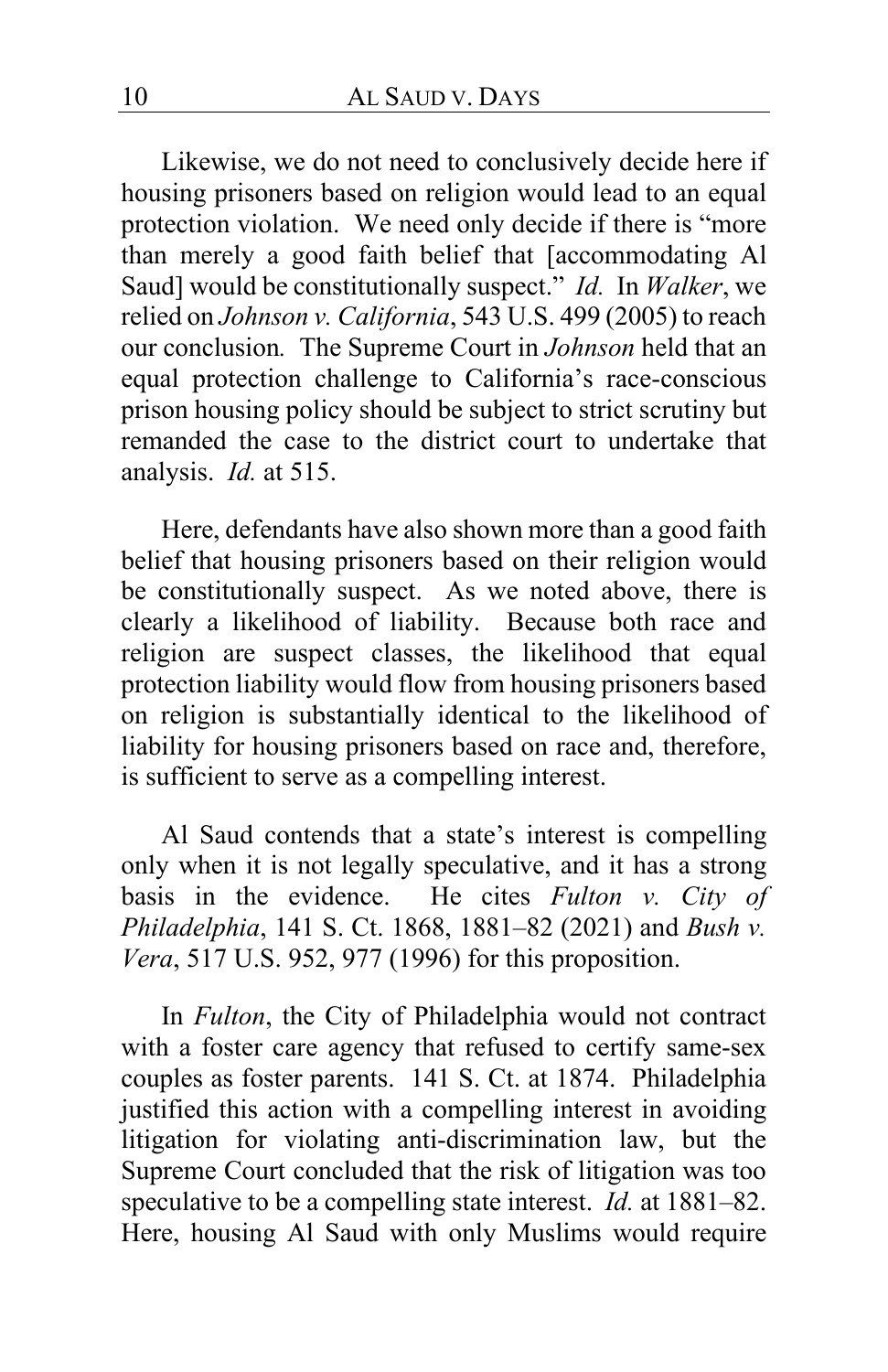defendants to actively and directly engage in religious classification, thus exposing them to liability. By contrast, the City of Philadelphia's risk was particularly speculative because the State of Pennsylvania, not the city, delegated the authority to select foster parents to the agency and, therefore, the city's liability was decreased. *Id.* at 1882. The litigation and the state's interest in avoiding it is considerably less speculative in this case.

In *Bush v. Vera*, the Supreme Court examined racial gerrymandering. In discussing narrow tailoring, not compelling interests, the Court stated that strict scrutiny requires a strong basis in the evidence. 517 U.S. at 978. Al Saud asks us to extend this rule to our compelling interest analysis as well. In other words, he argues that there must be an evidentiary basis for the government's compelling interest, which, he asserts, requires discovery. However, taking the facts in the complaint as true, as we must, we see no open questions of material fact that would change the outcome of this appeal and no need for discovery.

Al Saud tries to distinguish *Walker* on the basis that Walker had not alleged a concern for his personal safety, but neither has Al Saud made such an allegation. The Supreme Court in *Johnson* agreed that safety is a compelling interest that justifies the use of race in housing when the use is narrowly tailored. 543 U.S. at 514. ADCRR policy provides an exception that allows consideration of race when safety is at issue. However, Al Saud did not allege in his complaint that he had experienced any physical harm or fears any danger to his physical safety. Al Saud brought a RLUIPA claim alleging an infringement into his religious practice, not an Eighth Amendment or other claim, alleging unsafe prison conditions. Both this case and *Walker* address religious accommodations, not accommodations for personal safety.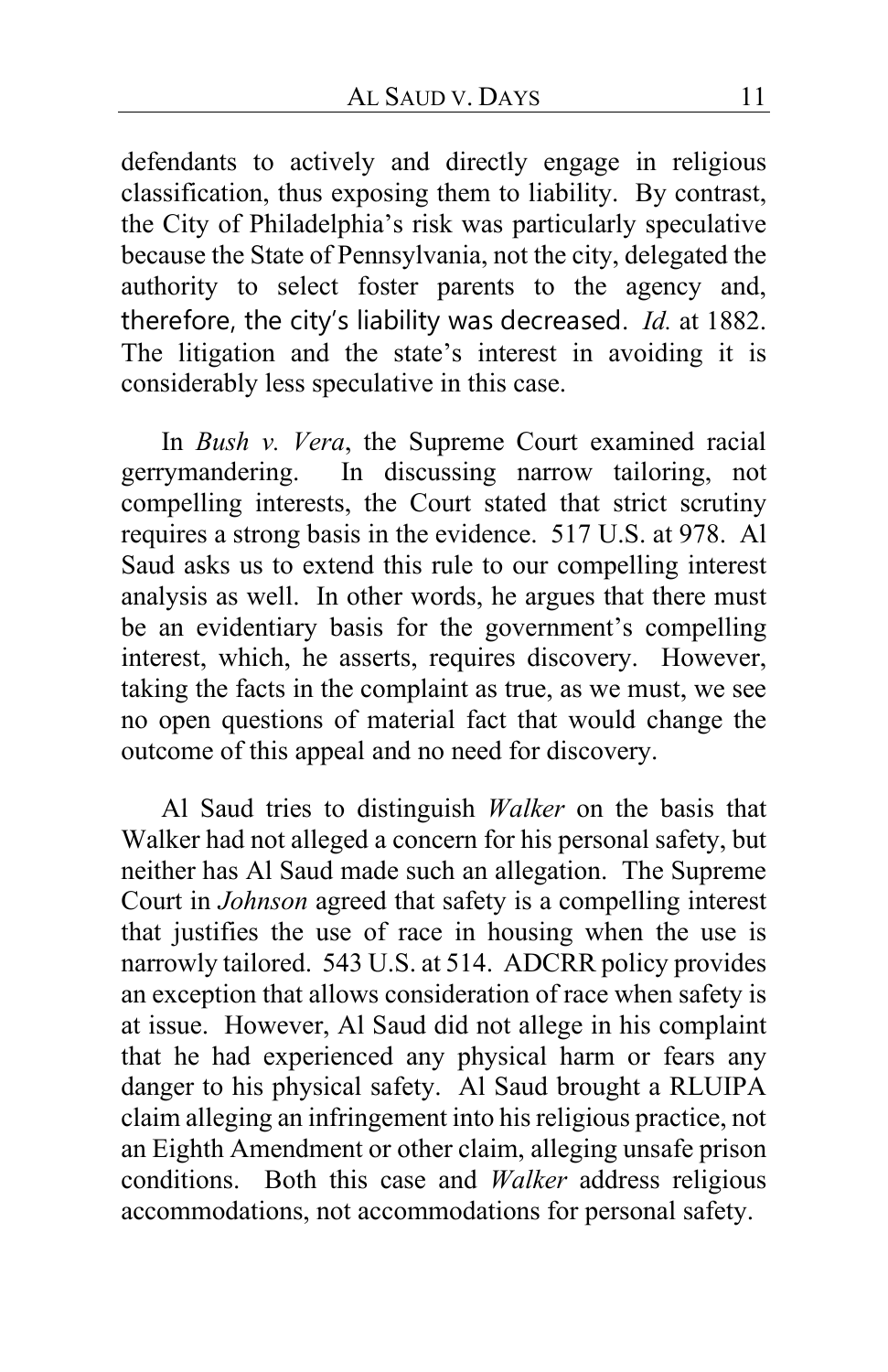Al Saud also attempts to narrow *Walker* by claiming differences between race and religion in the equal protection analysis. However, both race and religion are suspect classes, *Dukes*, 427 U.S. at 303, both are subject to strict scrutiny, and both require that the state's action be narrowly tailored to a compelling interest. *Id.* Further, the state does not need to demonstrate that a definite equal protection violation would occur if it satisfied Al Saud's demand, only a likely one, and it has done so here.

Al Saud makes several additional arguments that are without merit. First, he argues that we should look to the Establishment Clause, not the Equal Protection Clause to analyze accommodations and exemptions. This argument is misplaced because, in this RLUIPA claim, we perform an equal protection analysis only to evaluate the government's stated compelling interest, which is avoiding an equal protection violation. The Establishment Clause is not at issue.

In another argument, Al Saud cites to *Roman Catholic Diocese of Brooklyn v. Cuomo*, 141 S. Ct. 63, 66 (2020) to argue that there would be no equal protection violation if defendants were to house prisoners based on religion. In that case, the Supreme Court found a likelihood of success on the merits of a free exercise claim when New York had an exception to COVID-19 restrictions for acupuncture services, campgrounds, and other secular facilities, but not for houses of worship. In evaluating an application for injunctive relief pending appellate review, the Court found the restrictions were not neutral pursuant to *Church of the Lukumi Babalu Aye, Inc. v. City of Hialeah*, 508 U.S. 520, 533 (1993) because they singled out houses of worship for especially harsh treatment as compared to secular spaces. Because the restrictions were not neutral, they triggered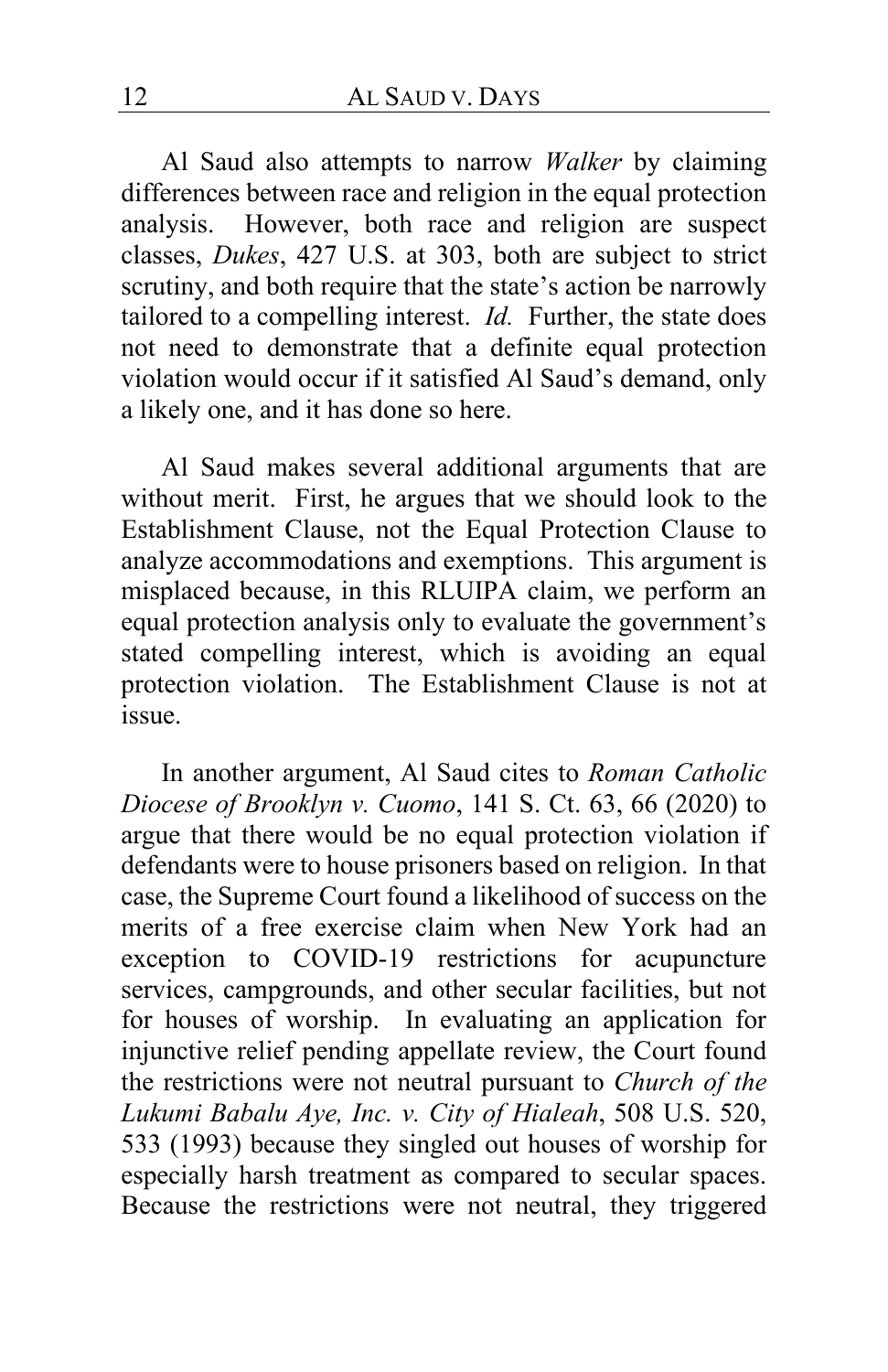strict scrutiny. Although the state had a compelling interest in stopping the spread of COVID-19, the Court found that the regulation was not narrowly tailored to satisfy that interest.

Al Saud thus tries to add a free exercise component to our equal protection analysis, but *Roman Catholic Diocese of Brooklyn* does not apply here. He argues that religionbased housing would not violate equal protection because to not house prisoners based on religion would be to treat religion more harshly than other classes. The harsh treatment, he says, stems from defendants having an explicit exception to their race-neutral housing policy when an inmate is deemed unsafe because of his race, but no exception to the religion-neutral housing policy for inmate safety. If the prison's housing policy were not neutral toward religion, under *Lukumi*, the policy would violate free exercise unless it passed strict scrutiny. That free exercise analysis, however, is distinct from the question of whether classifying prisoners based on religion violates their equal protection rights. Further, as previously noted, Al Saud is not requesting a change based on his personal safety. He is requesting an accommodation for his religious beliefs and practices. There is no unequal treatment here. If he were requesting a move to accommodate his religion based on race, the request would also be denied. That is *Walker*  exactly. There is more than a good faith basis to believe that an equal protection challenge would be successful and, therefore, defendants have presented a compelling interest. That is the dispositive conclusion.

# **b. Narrow Tailoring**

To prevail on a RLUIPA claim, in addition to showing that it has a compelling interest, the government must also show that its action was the least restrictive means available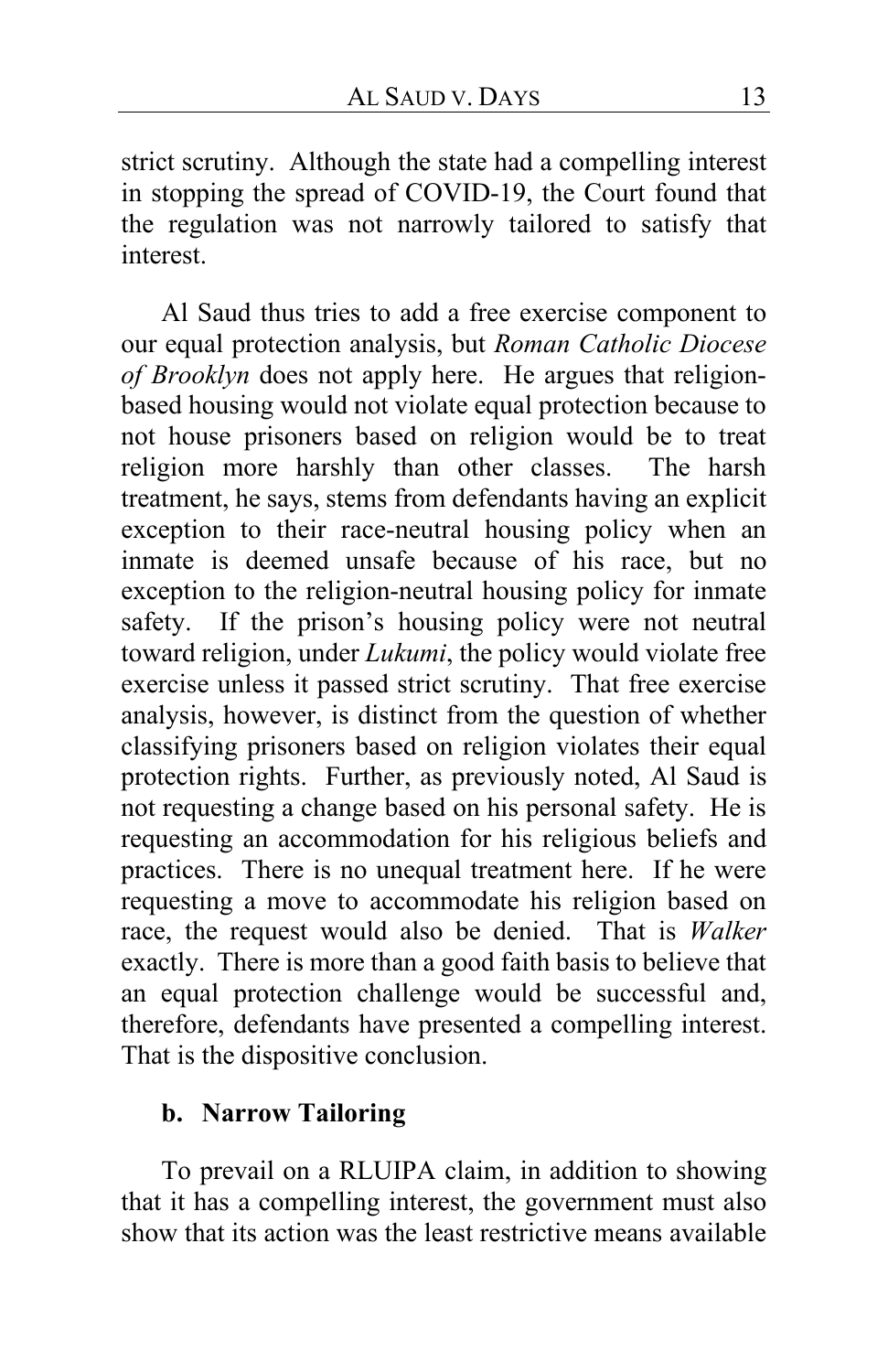to further that compelling interest. *Walker*, 789 F.3d at 1137. Defendants must show that they "actually considered and rejected the efficacy of less restrictive measures before adopting the challenged practice." *Warsoldier v. Woodford*, 418 F.3d 989, 999 (9th Cir. 2005). "Where a prisoner challenges their justifications, prison officials must set forth detailed evidence, tailored to the situation before the court, that identifies the failings in [any] alternatives advanced by the prisoner. In some cases, this showing might call for an evidentiary hearing." *May v. Baldwin*, 109 F.3d 557, 564– 65 (9th Cir. 1997).

In *Walker*, we determined that denying the plaintiff's request to be housed with only white people was the least restrictive means. We said:

> The gravamen of Walker's complaint is that the State's failure to offer him an exemption from race-neutral celling constitutes a violation of RLUIPA. But granting that exemption would be race-conscious action implicating the Equal Protection Clause, so the only way to avert potential constitutional<br>liability was to deny the requested to deny the requested exemption. Anything else would have introduced a non-race-neutral element into the celling policy, thereby raising the specter of a credible equal protection claim brought by non-white prisoners. There is thus an 'exact fit' between the potential harm and the challenged state action.

789 F.3d at 1137 (citation omitted). In his complaint, Walker alleged that the state failing to exempt him from race-neutral housing violated RLUIPA. The only choice the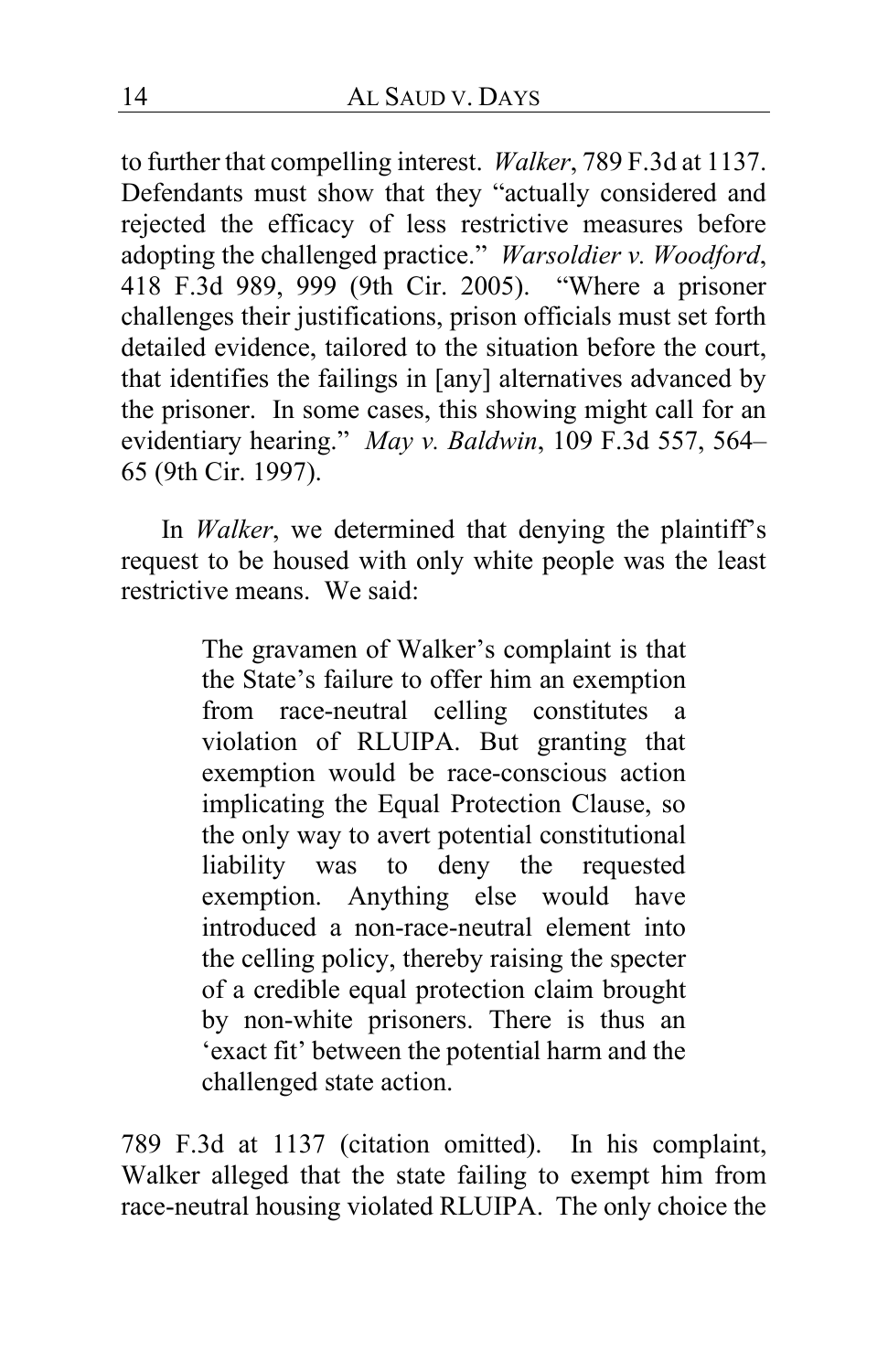state had was to grant or deny the exemption. Granting it would have implicated equal protection principles, so the state had no other choice but to deny the accommodation. We found not only that the denial was narrowly tailored but that it was an exact fit. Here, the analysis is the same. Defendants had no alternative but to deny Al Saud's request, because he requested only one thing: to be housed exclusively with Muslims.

Like Al Saud, Walker also argued that the state failed to consider less restrictive alternatives. However, because Walker asked only for segregated housing, the state had "no additional obligation under RLUIPA independently to research and propose every possible way of mitigating that practice's negative effects." *Id.* We concluded that "[i]f Walker wants time outside his cell to perform [his religious practice], he needs to ask for it. If the State were to refuse him, that might be the basis for a separate RLUIPA challenge, but it does not bear on the challenge here, which is to the application of the Housing Policy to him without an exemption." *Id.* at 1138. Similarly here, if Al Saud wanted an accommodation besides religion-based housing, he should have asked for it. Defendants' housing regulations take inmate conflicts into account, and if other inmates threatened or harmed Al Saud based on his religious practices, he should have asked the prison to take effective measures to protect his physical safety, rather than seeking the broad corrective measure of being housed with only Muslims.

# **II. Free Exercise Claim**

Prisoners have First Amendment protection, but their rights under the Free Exercise Clause are necessarily limited by "institutional objectives and by the loss of freedom concomitant with incarceration." *Hartmann v. Cal. Dep't of*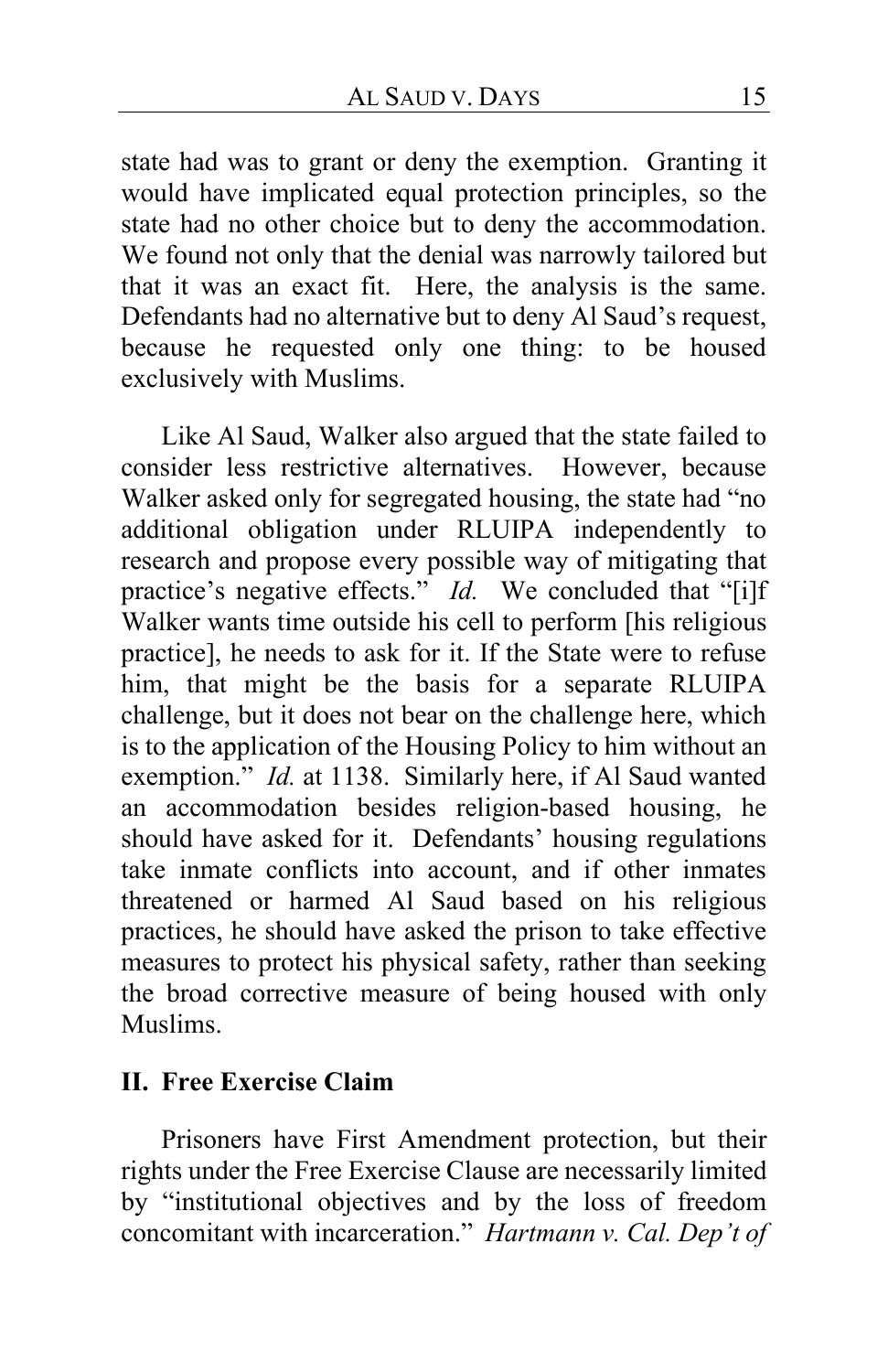*Corr. & Rehab.*, 707 F.3d 1114, 1122 (9th Cir. 2013). To state a free exercise claim in the prison context: "(1) the claimant's proffered belief [must be] sincerely held; and (2) the claim [must be] rooted in religious belief, not in purely secular philosophical concerns." *Walker*, 789 F.3d at 1138 (cleaned up). However, "a prisoner's Free Exercise Clause claim will fail if the state shows that the challenged action is reasonably related to legitimate penological interests." *Id.* (citation omitted).

In *Turner v. Safley*, 482 U.S. 78, 89 (1987), the Supreme Court laid out four factors to be considered when determining whether a legitimate penological interest is reasonably related to a challenged action: "(1) whether there is a valid, rational connection between a state interest and the prison regulation; (2) whether prisoners have an alternative method of engaging in religious practice; (3) the impact accommodation of the asserted constitutional right would have on guards and other inmates; and (4) the absence of ready alternatives to the challenged regulation." *Walker*, 789 F.3d at 1138–39 (citing *Turner*, 482 U.S. at 89–90).

The district court concluded that Al Saud proffered a sincerely held religious belief and that the claim was rooted in religious belief. No one disputes those findings on appeal. Thus, we turn to the four *Turner* factors to examine if there is a legitimate penological interest reasonably related to the challenged action.

On appeal, Al Saud contends two ways in which ADCRR has violated his right to free exercise, namely: not responding to his request for religious accommodations and not considering the hostility he experienced based on his Muslim faith in making his housing assignment.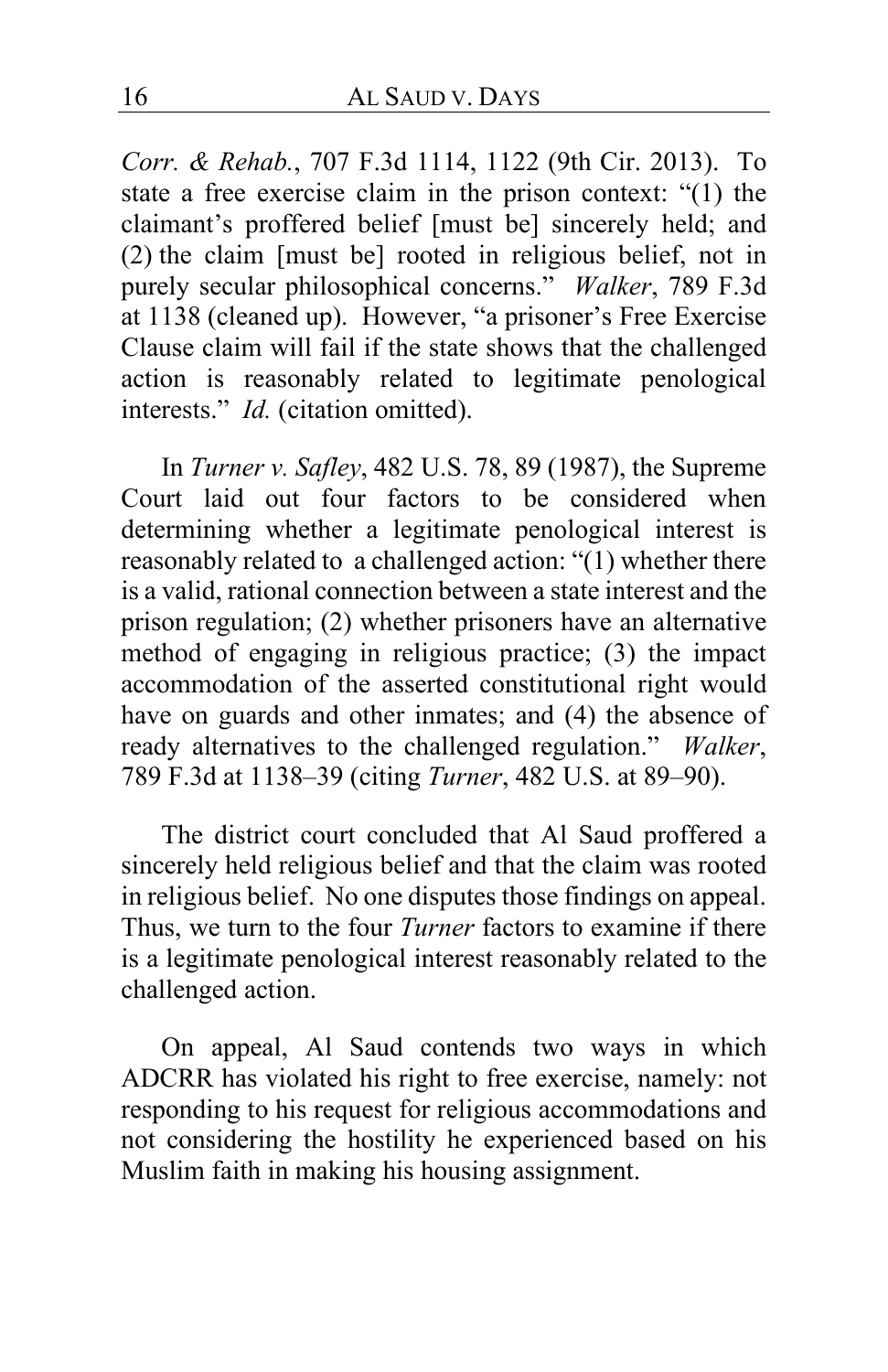*Walker* also controls the outcome of Al Saud's free exercise claim. Defendants' legitimate penological interest is the potential legal liability of housing inmates based on their religious beliefs and practices. *Walker* held that "[p]otential legal liability may constitute a legitimate penological interest," and we have already concluded that such a potential liability exists here. 789 F.3d at 1138. Accordingly, the state has a legitimate penological interest.

Looking to the *Turner* factors to determine whether a legitimate penological interests is reasonably related to the challenged action, three of the four factors weigh in defendants' favor. Although *Turner* can require a factintensive inquiry, here the pleadings allege facts that compel our ruling for the government. *See Ward v. Walsh*, 1 F.3d 873, 879 (9th Cir. 1993); *Weisbuch v. Cnty. of Los Angeles*, 119 F.3d 778, 783 n. 1 (9th Cir. 1997).

On the first factor, there is a valid, rational connection between denying Al Saud's religion-based housing request and avoiding equal protection liability, given the likelihood of a violation if the accommodation were granted. *See Walker*, 789 F.3d at 1139. Denying the request is rationally related to avoiding liability because by denying the accommodation ADCRR completely eliminates its risk of litigation from other prisoners based on that claim. This factor weighs in favor of the defendants.

For the second factor, as pled, Al Saud did not have an alternative method of engaging in his religious practice where he was housed. Al Saud alleged that he had no viable way to pray where he was housed. This factor weighs in Al Saud's favor.

The third factor is the impact on guards and inmates of housing inmates based on their religious beliefs and